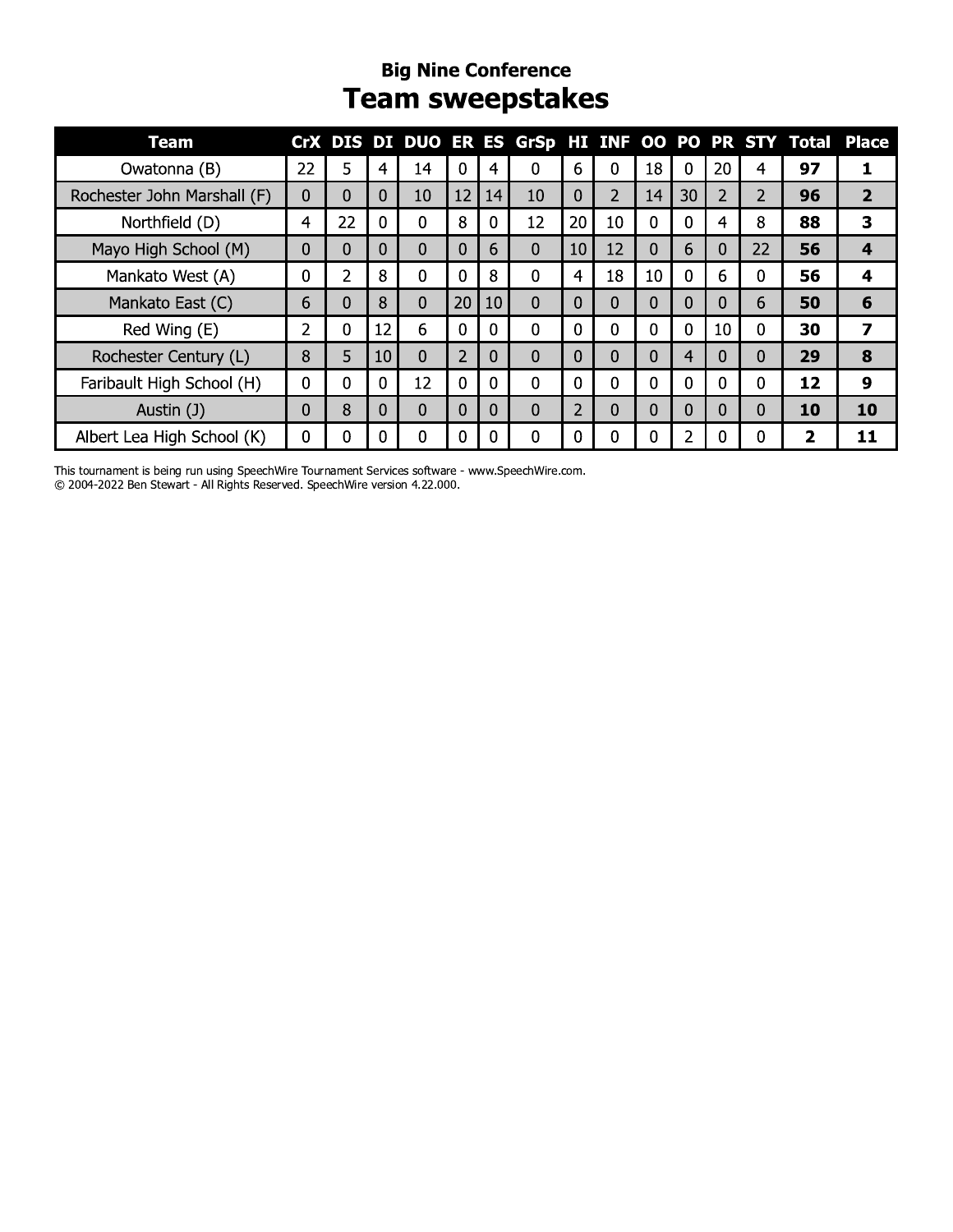## **Big Nine Conference**<br>**Creative Expression**

| Code           | <b>Team</b>              | Competitor(s)            |                |                |                         |       |                | Prelims Rank Head to Opp. Avg. | <b>Recips</b> | Prelim                  |
|----------------|--------------------------|--------------------------|----------------|----------------|-------------------------|-------|----------------|--------------------------------|---------------|-------------------------|
|                |                          |                          | П              | 2              | $\overline{\mathbf{3}}$ | total | head           | Rank                           |               | <b>result</b>           |
| A1             | Mankato West             | Gwyneth Blickem          | 5              | 5              | 5                       | 15    |                | 3.422222                       | 0.60          | 16                      |
| <b>B1</b>      | Owatonna                 | Makenna Hovey            | $\mathbf{1}$   | $\overline{2}$ | $\overline{2}$          | 5     | 1              | 3.142857                       | 2.00          | $\mathbf{1}$            |
| <b>B2</b>      | Owatonna                 | Danielle Abbe            | $\mathbf{1}$   | 3              | 5                       | 9     | 9              | 3.142857                       | 1.53          | 9                       |
| B <sub>3</sub> | Owatonna                 | Nico Alejandro           | $\mathbf{1}$   | 1              | 3                       | 5     | $\overline{2}$ | 3.461538                       | 2.33          | $\overline{2}$          |
| B <sub>4</sub> | Owatonna                 | Samera Fearn             | 5              | 5              | 3                       | 13    | 14             | 3.238095                       | 0.73          | 14                      |
| C1             | Mankato East             | <b>Maarit Mattson</b>    | 5              | 4              |                         | 10    | 11             | 3.311111                       | 1.45          | 11                      |
| C <sub>2</sub> | Mankato East             | Ender Slocum             | $\overline{2}$ | 1              | 4                       | 7     | 4              | 3.000000                       | 1.75          | 4                       |
| D <sub>1</sub> | Northfield               | Maggie Muth              | $\overline{2}$ | $\overline{2}$ | 3                       | 7     | 5              | 3.238095                       | 1.33          | 5                       |
| E <sub>1</sub> | Red Wing                 | Alinna Gonzalez-Monjaraz | $\overline{2}$ | 5              | 2                       | 9     | 7              | 3.166667                       | 1.20          | $\overline{\mathbf{z}}$ |
| E <sub>2</sub> | Red Wing                 | Elsa Cory                | 4              | 3              | 5                       | 12    |                | 2.904762                       | 0.78          | 12                      |
| E3             | Red Wing                 | Zoe Anna Lohman          | 5              | 4              | 4                       | 13    | 15             | 3.311111                       | 0.70          | 15                      |
| E <sub>4</sub> | Red Wing                 | Jonah Hadrian            | 3              | 4              | 1                       | 8     |                | 3.666667                       | 1.58          | 6                       |
| F1             | Rochester John Marshall  | <b>Brett Byers</b>       | 3              | $\overline{2}$ | 4                       | 9     | 8              | 3.422222                       | 1.08          | 8                       |
| F <sub>3</sub> | Rochester John Marshall  | Sreyoli Bhattacharya     | 3              | 5              | $\overline{2}$          | 10    | 10             | 3.466667                       | 1.03          | 10                      |
| K1             | Albert Lea High School   | Ali Hafstad              | $\overline{4}$ | 3              | 5                       | 12    |                | 2.952381                       | 0.78          | 13                      |
| L1             | Rochester Century        | Madelynn Mikkalson       | $\overline{4}$ | 1              | 1                       | 6     |                | 3.119048                       | 2.25          | 3                       |
| L <sub>3</sub> | <b>Rochester Century</b> | Zachary Razidlo          | 5              | 5              | 5                       | 15    |                | 3.428571                       | 0.60          | 17                      |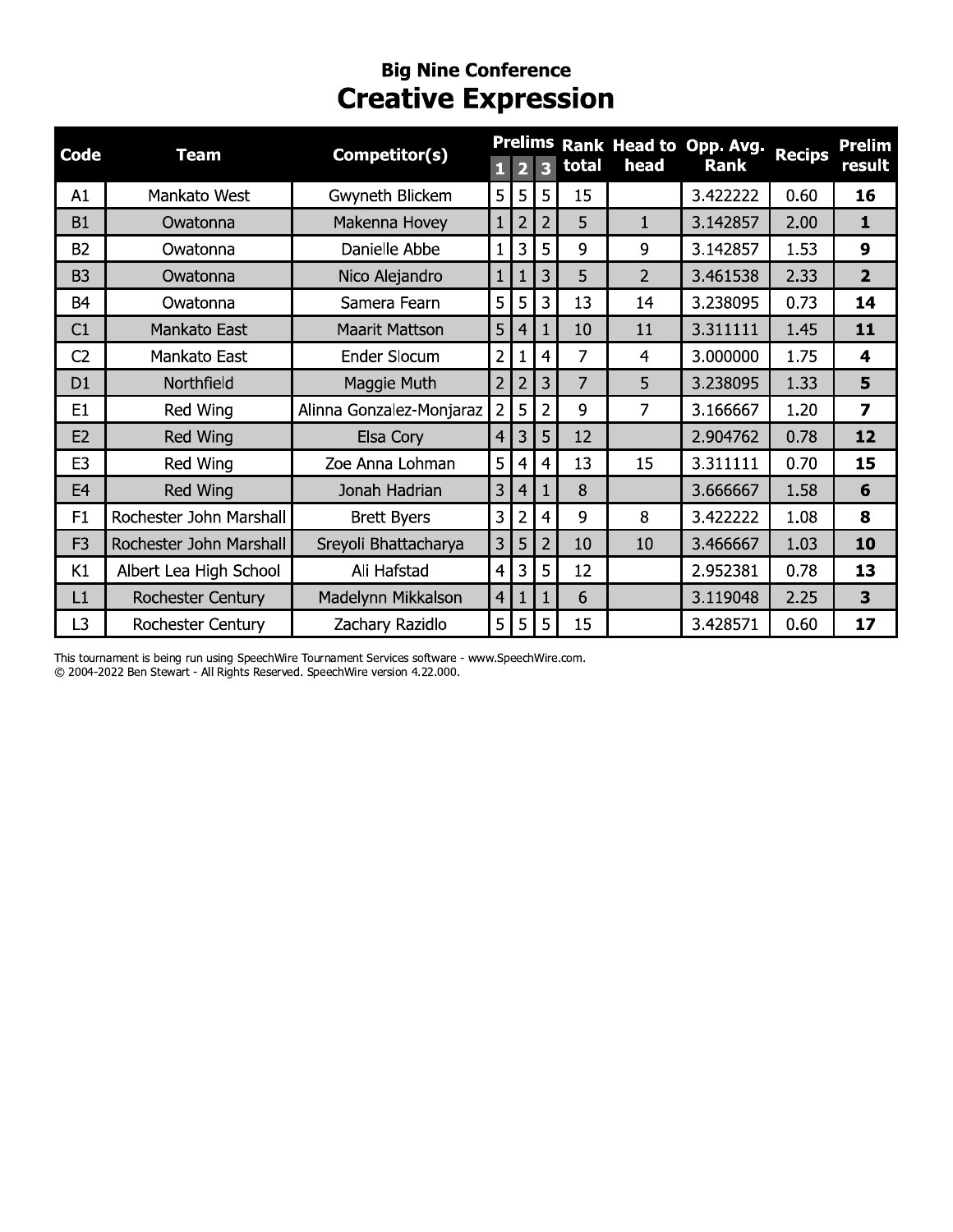#### **Big Nine Conference DISCUSSION**

| <b>Code</b>    | <b>Team</b>             | Competitor(s)         | $\mathbf{1}$   | $\overline{\mathbf{2}}$ | <b>Prelims</b><br>$\overline{\mathbf{3}}$ | total       | head           | Rank Head to Opp. Avg.<br><b>Rank</b> | <b>Recips</b> | <b>Prelim</b><br>result |
|----------------|-------------------------|-----------------------|----------------|-------------------------|-------------------------------------------|-------------|----------------|---------------------------------------|---------------|-------------------------|
| A1             | Mankato West            | Emma Steffen          | $\mathbf 1$    | 3                       | $\mathbf{1}$                              | 5           |                | 3.523810                              | 2.33          | 6                       |
| A2             | Mankato West            | Angelina Lacy         | 5 <sub>1</sub> | 3                       | $\overline{4}$                            | 12          |                | 3.025641                              | 0.78          | 22                      |
| <b>B1</b>      | Owatonna                | Fardouza Farah        | 1              | $\overline{2}$          | $\overline{2}$                            | 5           |                | 3.179487                              | 2.00          | 4                       |
| B <sub>2</sub> | Owatonna                | <b>Tatum Rau</b>      | 3              | 5                       | $\overline{4}$                            | 12          |                | 2.722222                              | 0.78          | 19                      |
| B <sub>3</sub> | Owatonna                | Riddhi Bhakta         | 5 <sup>1</sup> | 5                       |                                           | 10          |                | 2.925926                              | 0.40          | 27                      |
| <b>B4</b>      | Owatonna                | Elijah Leon           | 3 <sup>1</sup> | 3                       | 3                                         | $\mathsf 9$ |                | 3.230769                              | 0.99          | 10                      |
| <b>B5</b>      | Owatonna                | Ayoub Farah           | $\overline{2}$ | $\mathbf{1}$            | $\overline{2}$                            | 5           |                | 3.777778                              | 2.00          | $\overline{\mathbf{z}}$ |
| <b>B6</b>      | Owatonna                | Elizabeth Granowski   | 4              | $\overline{a}$          | 3                                         | 11          |                | 2.955556                              | 0.83          | 15                      |
| <b>B7</b>      | Owatonna                | Faisal Farah          | 4 <sup>1</sup> | 4                       | $\overline{4}$                            | 12          |                | 2.871795                              | 0.75          | 20                      |
| B <sub>8</sub> | Owatonna                | Kinzie Carlson        | 2 <sup>1</sup> |                         | 3                                         | 6           |                | 3.214286                              | 1.83          | 8                       |
| B <sub>9</sub> | Owatonna                | Abigail Rooks         | 5 <sub>1</sub> | 5                       | 5                                         | 15          |                | 2.777778                              | 0.60          | 26                      |
| D <sub>1</sub> | Northfield              | Lydia Buckmeier       | 1 <sup>1</sup> | 1                       |                                           | 3           |                | 3.615385                              | 3.00          | $\mathbf{1}$            |
| D <sub>2</sub> | Northfield              | Nadia Kuxhausen Ralph |                | 1                       | $\overline{2}$                            | 4           | $\overline{2}$ | 3.285714                              | 2.50          | $\overline{\mathbf{2}}$ |
| D <sub>4</sub> | Northfield              | Maddie Aman           | 4              | 5                       | 5                                         | 14          |                | 3.076923                              | 0.65          | 25                      |
| F1             | Rochester John Marshall | Gurasis Singh         | $\overline{2}$ | 5                       | $\overline{4}$                            | 11          |                | 3.000000                              | 0.95          | 16                      |
| F <sub>2</sub> | Rochester John Marshall | William Claymon       | 3 <sup>1</sup> | $\overline{2}$          | 5                                         | 10          |                | 3.025641                              | 1.03          | 12                      |
| F <sub>3</sub> | Rochester John Marshall | Djouma Ousman         | $\overline{2}$ | $\overline{2}$          | $\overline{2}$                            | 6           |                | 3.694444                              | 1.50          | $\boldsymbol{9}$        |
| F <sub>4</sub> | Rochester John Marshall | Maryam Al Tameemi     | 3 <sup>1</sup> | $\overline{2}$          | 5                                         | 10          |                | 2.904762                              | 1.03          | 11                      |
| F <sub>5</sub> | Rochester John Marshall | George Faseemo        | 4 <sup>1</sup> | 3                       | $\overline{4}$                            | 11          |                | 3.025641                              | 0.83          | 17                      |
| F <sub>6</sub> | Rochester John Marshall | Auryon Novak          | 5 <sub>1</sub> | 4                       | 5                                         | 14          |                | 2.871795                              | 0.65          | 24                      |
| H1             | Faribault High School   | <b>Austin Thomas</b>  | 3 <sup>1</sup> | 5                       | $\overline{3}$                            | 11          |                | 2.846154                              | 0.86          | 14                      |
| J1             | Austin                  | Anna Gil              | 1 <sup>1</sup> | $\overline{2}$          | $\mathbf{1}$                              | 4           | 3              | 3.222222                              | 2.50          | 3                       |
| J2             | Austin                  | Nawras Zaki           | 5 <sub>1</sub> | 4                       | $\mathbf{1}$                              | 10          |                | 3.166667                              | 1.45          | 13                      |
| J3             | Austin                  | Krista Cook           | 5              | 5                       | $\mathbf{1}$                              | 11          |                | 3.285714                              | 1.40          | 18                      |
| L1             | Rochester Century       | Salma Abdi            | 2              | 1                       | $\overline{2}$                            | 5           |                | 3.179487                              | 2.00          | 4                       |
| M1             | Mayo High School        | Isha Kapoor           | 4 <sub>1</sub> | 3                       | 5                                         | 12          |                | 3.119048                              | 0.78          | 23                      |
| M2             | Mayo High School        | Elena Meeves          | 5 <sup>1</sup> | 4                       | 3                                         | 12          |                | 2.897436                              | 0.78          | 21                      |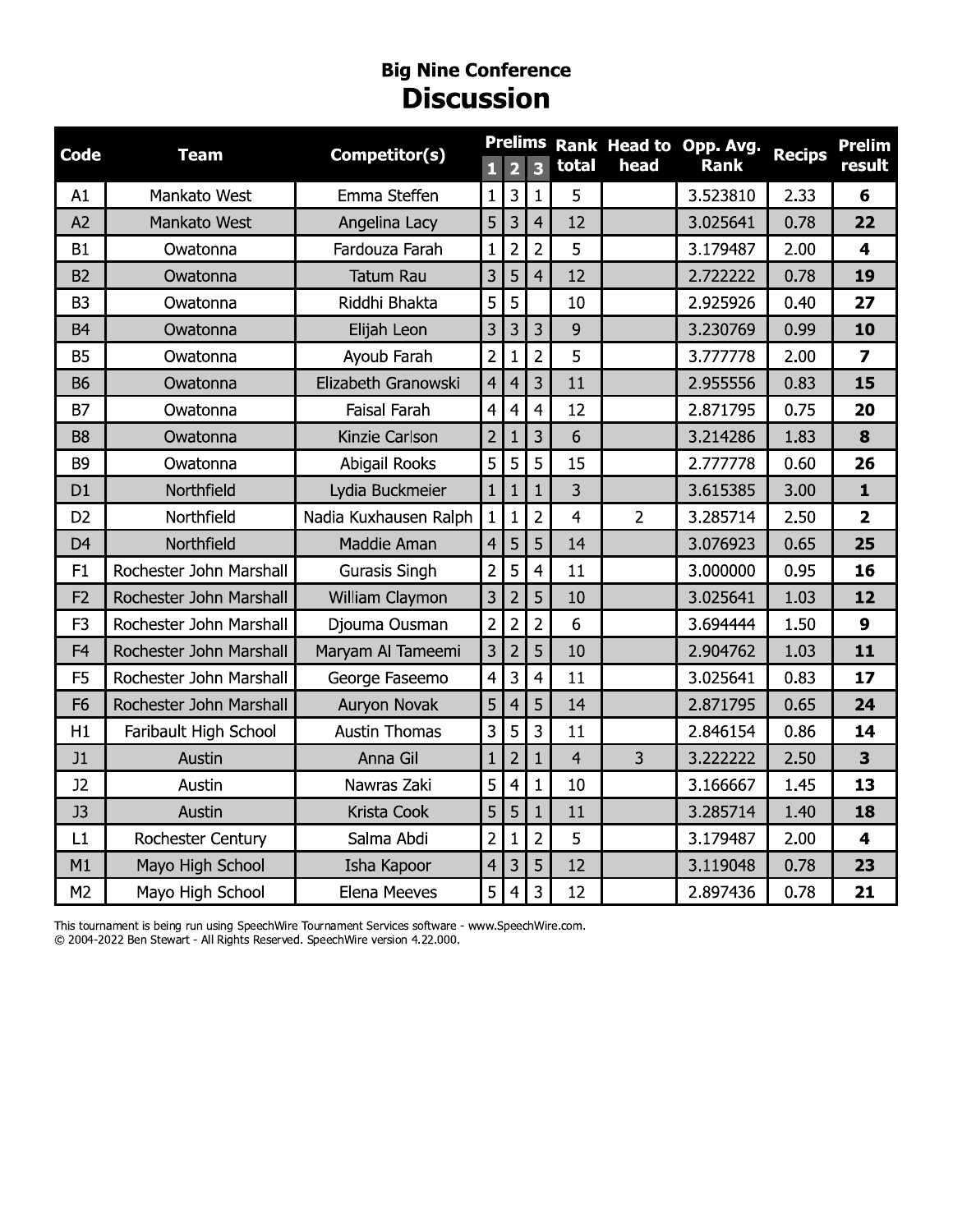## **Big Nine Conference**<br>**Dramatic Interpretation**

| <b>Code</b>    | <b>Team</b>              | Competitor(s)          |                | <b>Prelims</b>          |                |                | <b>Rank Head to</b> | Opp. Avg. | <b>Recips</b> | <b>Prelim</b>           |
|----------------|--------------------------|------------------------|----------------|-------------------------|----------------|----------------|---------------------|-----------|---------------|-------------------------|
|                |                          |                        | 1              | $\overline{\mathbf{2}}$ | 3              | total          | head                | Rank      |               | result                  |
| A1             | Mankato West             | Saarah Hassan          | 3              | $\overline{2}$          | 1              | 6              |                     | 3.027778  | 1.83          | 4                       |
| A2             | Mankato West             | Desiree Maloney        | 3              | $\overline{2}$          | $\overline{2}$ | 7              |                     | 3.416667  | 1.33          | 6                       |
| <b>B1</b>      | Owatonna                 | Tyran Fernandez        | $\overline{4}$ | 1                       | 2              | 7              |                     | 3.277778  | 1.75          | 5                       |
| C1             | Mankato East             | Naomi DeRosier         | $\mathbf{1}$   | 3                       | 1              | 5              |                     | 3.250000  | 2.33          | 3                       |
| C <sub>2</sub> | Mankato East             | Jayne Satre            | 5              | 3                       | $\overline{4}$ | 12             |                     | 2.555556  | 0.78          | 12                      |
| E <sub>1</sub> | Red Wing                 | Rachel Dopkins         | $\overline{2}$ | 1                       | 1              | $\overline{4}$ |                     | 3.111111  | 2.50          | $\mathbf{1}$            |
| E <sub>2</sub> | Red Wing                 | Kylie Roth             | 5              | 5                       | 4              | 14             |                     | 2.555556  | 0.65          | 13                      |
| E <sub>3</sub> | Red Wing                 | Harley DeGroat         | $\overline{4}$ | 5                       | 5              | 14             |                     | 2.916667  | 0.65          | 15                      |
| F <sub>2</sub> | Rochester John Marshall  | Olivia Ruzek           | $\overline{2}$ | $\overline{4}$          | 3              | 9              |                     | 3.388889  | 1.08          | $\boldsymbol{9}$        |
| F <sub>3</sub> | Rochester John Marshall  | Letitia Bossou         | $\overline{4}$ | $\overline{2}$          | $\overline{2}$ | 8              | 7                   | 2.777778  | 1.25          | $\overline{\mathbf{z}}$ |
| F <sub>4</sub> | Rochester John Marshall  | <b>Eleanor Sievers</b> | 3              | 4                       | 4              | 11             | 10                  | 2.805556  | 0.83          | 10                      |
| F <sub>5</sub> | Rochester John Marshall  | Seemat Al Zahroon      | 5              | $\overline{4}$          | 5              | 14             |                     | 2.805556  | 0.65          | 14                      |
| H <sub>2</sub> | Faribault High School    | Kayla Schultz          | 1              | 5                       | 5              | 11             | 11                  | 3.055556  | 1.40          | 11                      |
| L1             | <b>Rochester Century</b> | Logan Juran            | $\mathbf{1}$   | 1                       | 3              | 5              |                     | 2.972222  | 2.33          | $\overline{2}$          |
| M1             | Mayo High School         | Austin Couch           | 2 <sup>1</sup> | 3                       | 3              | 8              | 8                   | 3.083333  | 1.16          | 8                       |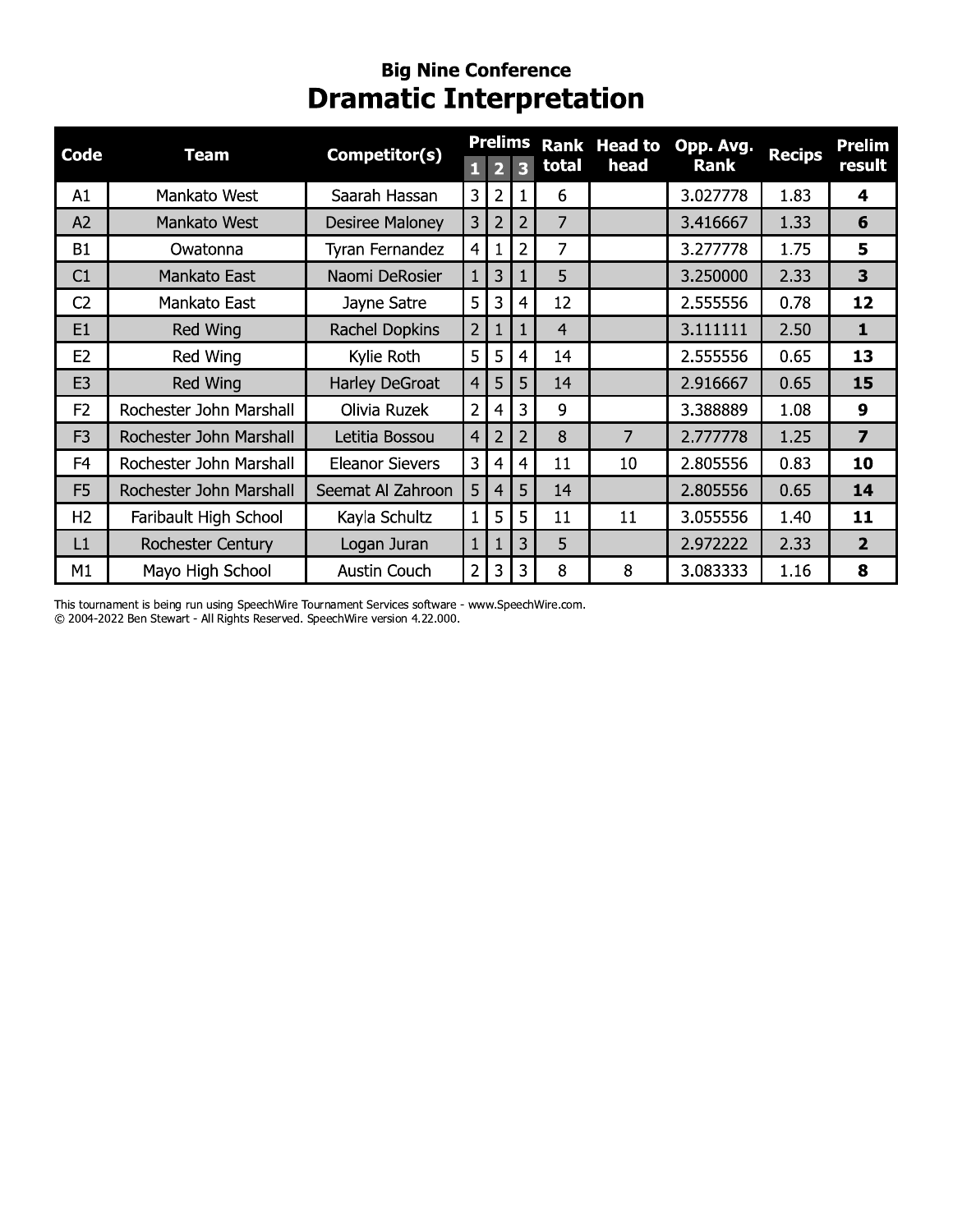## **Big Nine Conference**<br>**Duo Interpretation**

|                |                            |                                                        |                |                |                         | <b>Prelims Rank</b> | <b>Head</b> | Opp.                |               | Prelim         |
|----------------|----------------------------|--------------------------------------------------------|----------------|----------------|-------------------------|---------------------|-------------|---------------------|---------------|----------------|
| <b>Code</b>    | <b>Team</b>                | Competitor(s)                                          | 1              |                | $\overline{\mathbf{3}}$ | total               | to<br>head  | Avg.<br><b>Rank</b> | <b>Recips</b> | result         |
| A1             | Mankato West               | Kayla Kahmann and Indigo<br>Kahmann                    | 3              | 3              | $\overline{4}$          | 10                  |             | 2.291667            | 0.91          | 7              |
| <b>B1</b>      | Owatonna                   | Jillian Stauffer and Kenzie Turley                     | 3              | $\overline{2}$ | 3                       | 8                   |             | 2.366667            | 1.16          | 5              |
| <b>B2</b>      | Owatonna                   | Jackson Hemann and Julia<br>Christenson                |                | $\overline{2}$ | $\overline{2}$          | 5                   |             | 2.583333            | 2.00          | 3              |
| B <sub>3</sub> | Owatonna                   | Karrin Sackett and Gavin Caron                         | 3              | 3              | 3                       | 9                   |             | 2.133333            | 0.99          | 6              |
| E <sub>1</sub> | Red Wing                   | Allie Meyer and Nora Meyer                             | 2              | 4              | 2                       | 8                   |             | 2.291667            | 1.25          | 4              |
| E2             | Red Wing                   | Everett Barker and Diego<br>Gonzalez                   | 3              | $\overline{4}$ | $\overline{4}$          | 11                  |             | 2.066667            | 0.83          | 8              |
| F1             | Rochester John<br>Marshall | Annika Kjer and Anna Haug                              | $\overline{2}$ |                |                         | 4                   |             | 2.566667            | 2.50          | $\overline{2}$ |
| H1             |                            | Faribault High School Jordyn Tesch and Caroline Drenth |                | $\mathbf{1}$   | 1                       | 3                   |             | 2.933333            | 3.00          | $\mathbf{1}$   |
| L1             | Rochester Century          | <b>Inessa Geske and Zoe Strissel</b>                   |                |                |                         |                     |             | 2.619048            |               |                |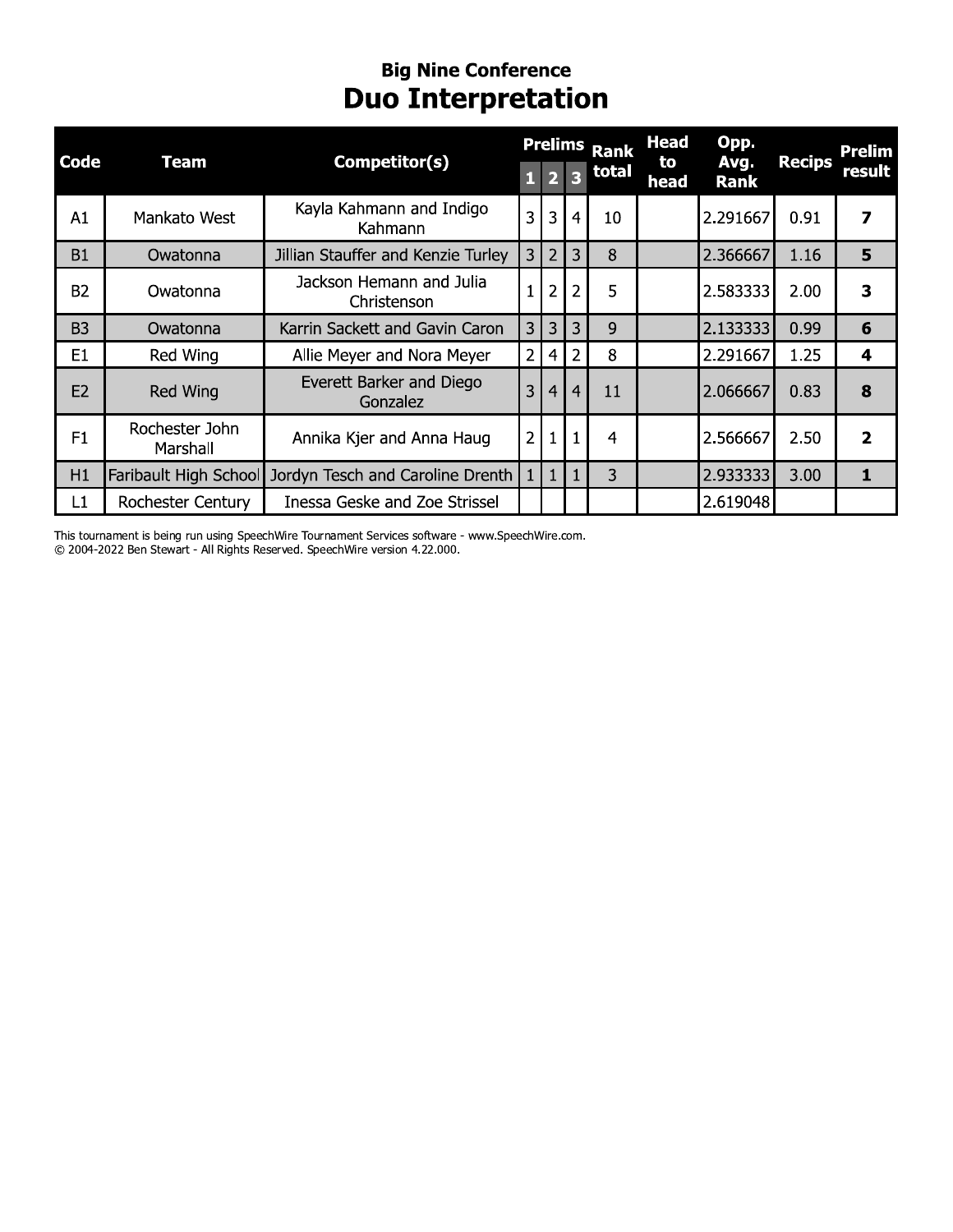#### **Big Nine Conference Extemporaneous Reading**

| Code           | <b>Team</b>             | Competitor(s)        |                |                | <b>Prelims</b>          |       | <b>Rank Head to</b> | Opp. Avg.   |               | <b>Prelim</b>           |
|----------------|-------------------------|----------------------|----------------|----------------|-------------------------|-------|---------------------|-------------|---------------|-------------------------|
|                |                         |                      |                | 2              | $\overline{\mathbf{z}}$ | total | head                | <b>Rank</b> | <b>Recips</b> | result                  |
| C1             | Mankato East            | Angeline Gessner     | 2 <sup>1</sup> | 3              | 3                       | 8     |                     | 3.166667    | 1.16          | 4                       |
| C <sub>2</sub> | Mankato East            | Jacqueline Quach     | 1              | 3              |                         | 5     |                     | 3.555556    | 2.33          | $\overline{2}$          |
| C <sub>3</sub> | Mankato East            | Seth Possin          | 3              | 5              | 2                       | 10    | 5                   | 3.357143    | 1.03          | 5                       |
| D <sub>1</sub> | Northfield              | <b>Avery Watkins</b> | 3              | $\mathbf{1}$   | $\overline{2}$          | 6     |                     | 3.309524    | 1.83          | 3                       |
| E <sub>1</sub> | Red Wing                | Sadie Bloom          | $2^{\circ}$    | 5              | 5                       | 12    |                     | 3.022222    | 0.90          | 8                       |
| E <sub>2</sub> | Red Wing                | Kayleigh Hoppman     | 5 <sub>1</sub> | $\overline{4}$ | 5                       | 14    |                     | 2.974359    | 0.65          | 11                      |
| E <sub>3</sub> | Red Wing                | Alex Eiynck          | $\overline{4}$ | 5              | 4                       | 13    | 9                   | 2.692308    | 0.70          | 9                       |
| F1             | Rochester John Marshall | Madilyn Salveson     |                | $\mathbf{1}$   |                         | 3     |                     | 3.571429    | 3.00          | 1                       |
| F <sub>2</sub> | Rochester John Marshall | Gracey Larrison      | 5              | 4              | 4                       | 13    | 10                  | 3.000000    | 0.70          | 10                      |
| H1             | Faribault High School   | Amairani Rosas       | 4 <sup>1</sup> | 2              | 5                       | 11    |                     | 3.000000    | 0.95          | $\overline{\mathbf{z}}$ |
| L1             | Rochester Century       | Keira Basbelle       | 5              | 2              | 3                       | 10    | 6                   | 3.357143    | 1.03          | 6                       |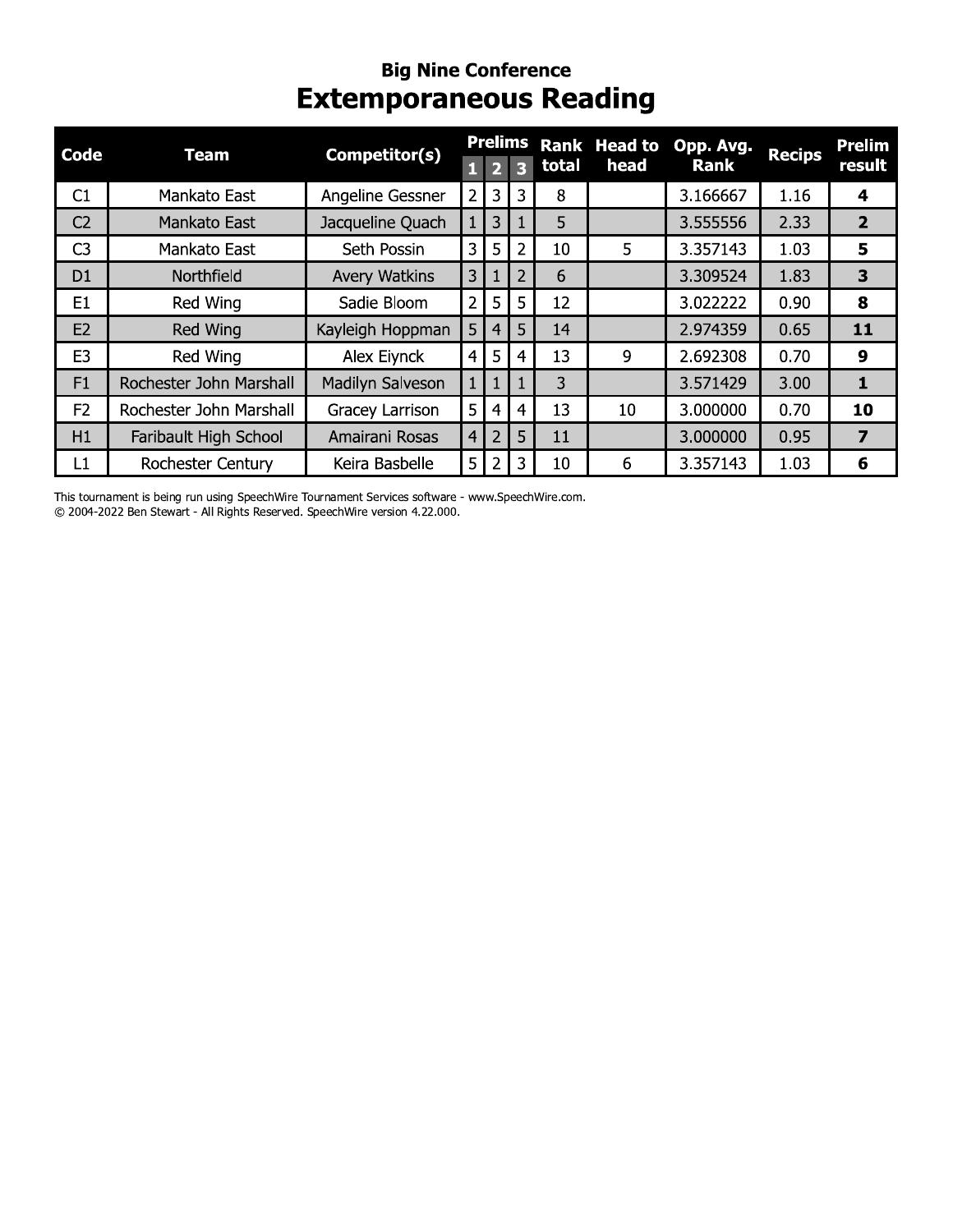#### **Big Nine Conference Extemporaneous Speaking**

| <b>Code</b>    | Team                    | Competitor(s)         |                |                | Prelims                 |       | Rank Head to | Opp. Avg.   | <b>Recips</b> | <b>Prelim</b>           |
|----------------|-------------------------|-----------------------|----------------|----------------|-------------------------|-------|--------------|-------------|---------------|-------------------------|
|                |                         |                       |                | 2 <sub>1</sub> | $\overline{\mathbf{z}}$ | total | head         | <b>Rank</b> |               | result                  |
| A1             | Mankato West            | Thomas Kane           | 3              |                | 2                       | 6     |              | 2.166667    | 1.83          | 3                       |
| B1             | Owatonna                | Coda Richardson       |                | $\overline{2}$ | 3                       |       | 5            | 2.190476    | 1.33          | 5                       |
| C1             | Mankato East            | Gavin Davis           |                | $\mathbf{3}$   |                         | 5     |              | 2.208333    | 2.33          | $\overline{\mathbf{z}}$ |
| F1             | Rochester John Marshall | <b>Aaron Ress</b>     | $\overline{2}$ |                |                         | 4     |              | 2.185185    | 2.50          |                         |
| F <sub>2</sub> | Rochester John Marshall | Basmalla Hussein      | 3              | 2              | 2                       |       | 6            | 2.095238    | 1.33          | 6                       |
| F <sub>3</sub> | Rochester John Marshall | <b>Scott Anderson</b> | 3              | 3              | 3                       | 9     |              | 1.904762    | 0.99          | 7                       |
| M1             | Mayo High School        | Katie Keller          |                | 3              | 3                       |       | 4            | 1.958333    | 1.66          | 4                       |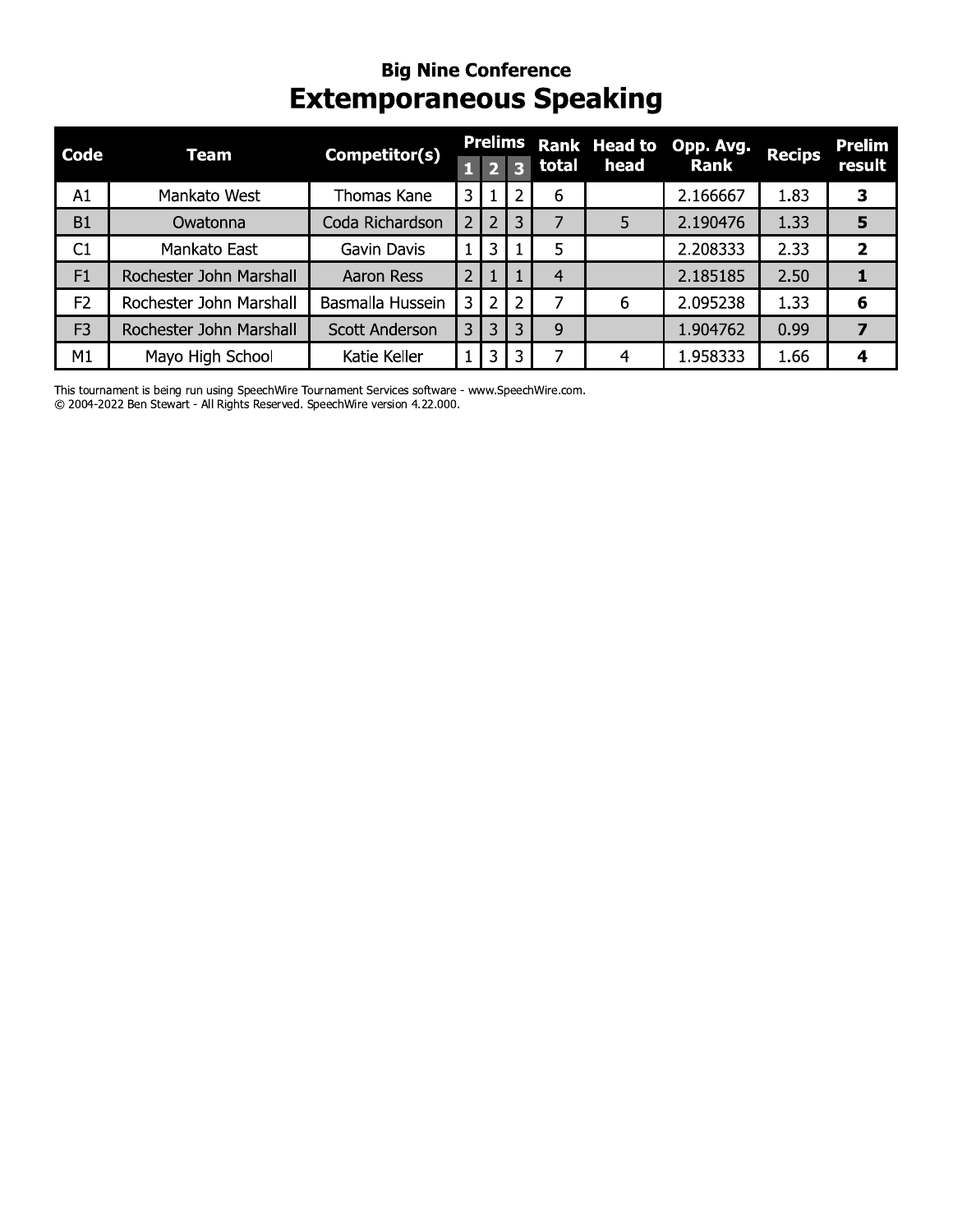## **Big Nine Conference**<br>**Great Speeches**

| <b>Code</b>    | Team                    |               |  |       |      | Prelims Rank Head to Opp. Avg. Recips |                   | Prelim |
|----------------|-------------------------|---------------|--|-------|------|---------------------------------------|-------------------|--------|
|                |                         | Competitor(s) |  | total | head | <b>Rank</b>                           |                   | result |
| D <sub>1</sub> | Northfield              | Lilly Neily   |  |       |      | 666667                                | 2.50              |        |
| F1             | Rochester John Marshall | Jasmin Gamboa |  |       |      | l.333333                              | 2.00 <sub>1</sub> |        |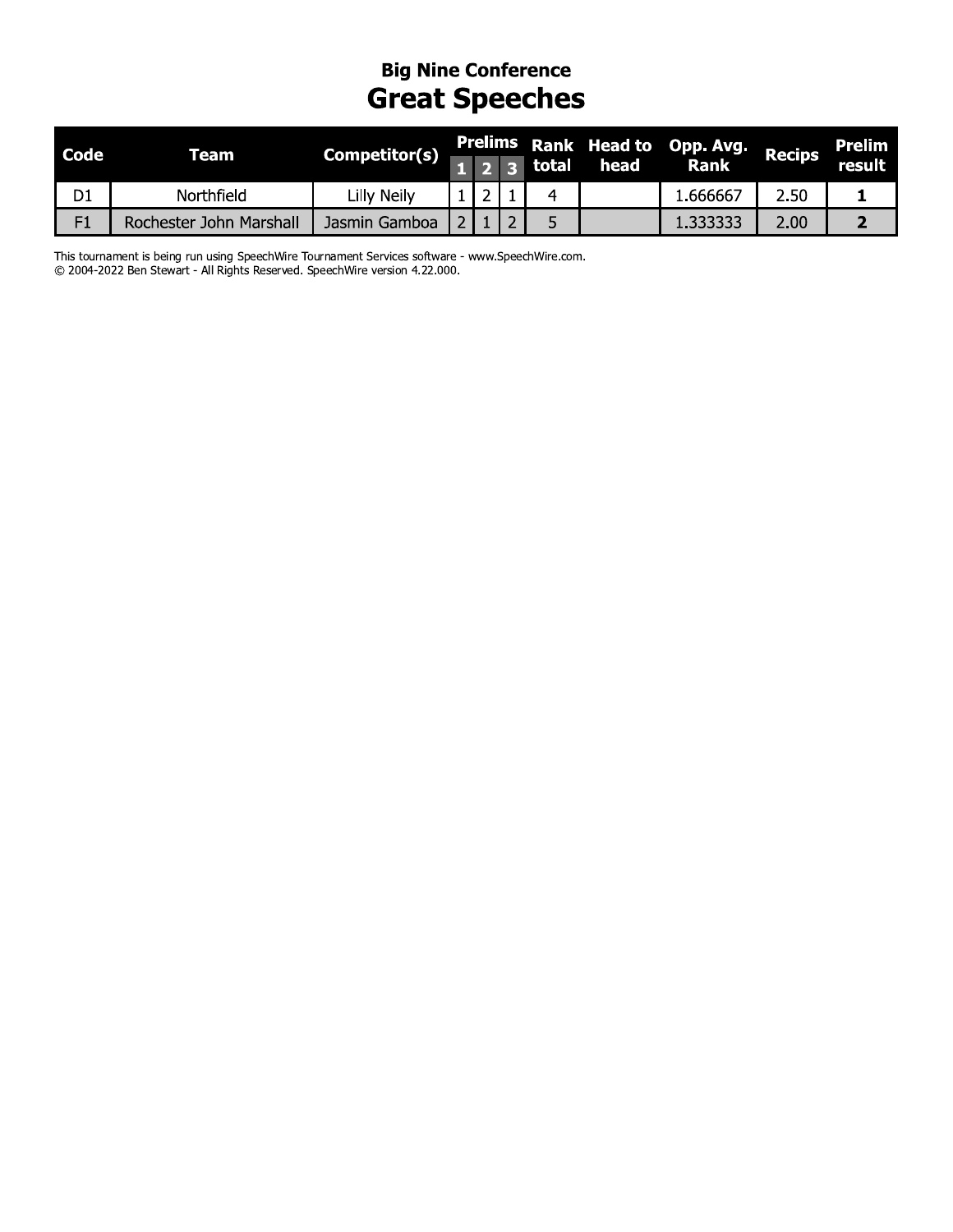#### **Big Nine Conference Humorous Interpretation**

|                |                         |                   |                | <b>Prelims</b>          |                         |                | Rank Head to | Opp. Avg.   |               | <b>Prelim</b>           |
|----------------|-------------------------|-------------------|----------------|-------------------------|-------------------------|----------------|--------------|-------------|---------------|-------------------------|
| <b>Code</b>    | <b>Team</b>             | Competitor(s)     | п              | $\overline{\mathbf{2}}$ | $\overline{\mathbf{3}}$ | total          | head         | <b>Rank</b> | <b>Recips</b> | result                  |
| A1             | Mankato West            | Nora Smentek      | 3              | 4                       | $\overline{2}$          | 9              |              | 2.866667    | 1.08          | 12                      |
| A2             | Mankato West            | Klara Lybeck      | 1              | 3                       | $\overline{2}$          | 6              |              | 2.900000    | 1.83          | 5                       |
| <b>B1</b>      | Owatonna                | Ava Kleeberger    | $\overline{4}$ | 3                       | 3                       | 10             |              | 2.407407    | 0.91          | 13                      |
| <b>B2</b>      | Owatonna                | Josaphine Nguyen  | $\overline{4}$ | $\overline{2}$          | 4                       | 10             |              | 2.606061    | 1.00          | 15                      |
| B <sub>3</sub> | Owatonna                | Lilli Merryman    | 4              | 3                       | 3                       | 10             |              | 2.727273    | 0.91          | 16                      |
| <b>B4</b>      | Owatonna                | Ambros Fernandez  | 2 <sup>1</sup> | 4                       | $\overline{4}$          | 10             |              | 2.444444    | 1.00          | 14                      |
| <b>B5</b>      | Owatonna                | Maxum Nguyen      | 2              | 1                       | 3                       | 6              |              | 2.787879    | 1.83          | 4                       |
| <b>B6</b>      | Owatonna                | Joshua Bartkowiak | $\overline{2}$ | 4                       |                         | 7              |              | 2.666667    | 1.75          | $\overline{\mathbf{z}}$ |
| C1             | Mankato East            | Kalan Kenward     | $\overline{4}$ | 2                       | 2                       | 8              |              | 2.606061    | 1.25          | 11                      |
| C <sub>2</sub> | Mankato East            | Dakota Farina     | 3              | 1                       | 4                       | 8              |              | 2.466667    | 1.58          | 9                       |
| D <sub>1</sub> | Northfield              | Brekken Modory    | $\mathbf{1}$   | 1                       | $\mathbf{1}$            | 3              |              | 3.151515    | 3.00          | $\mathbf{1}$            |
| D <sub>2</sub> | Northfield              | Edison Waddell    | $\mathbf{1}$   | 4                       | $\mathbf{1}$            | 6              |              | 2.700000    | 2.25          | 3                       |
| E <sub>1</sub> | Red Wing                | Londyn Overlander | $\overline{4}$ | 4                       | 4                       | 12             |              | 2.696970    | 0.75          | 18                      |
| E <sub>2</sub> | Red Wing                | Carli Waddell     | 3              | $\overline{2}$          | $\overline{2}$          | 7              |              | 2.666667    | 1.33          | 8                       |
| F <sub>1</sub> | Rochester John Marshall | Alexandra Frei    | 3              | 2                       | 3                       | 8              |              | 2.600000    | 1.16          | 10                      |
| H1             | Faribault High School   | Harker Perez      | $\overline{4}$ | $\overline{4}$          | 4                       | 12             |              | 2.500000    | 0.75          | 17                      |
| J1             | Austin                  | Caden Strampe     | 2              |                         | 4                       | $\overline{7}$ |              | 2.433333    | 1.75          | 6                       |
| M1             | Mayo High School        | Rocco Ruggeri     | 1              | 3                       |                         | 5              |              | 2.861111    | 2.33          | $\overline{2}$          |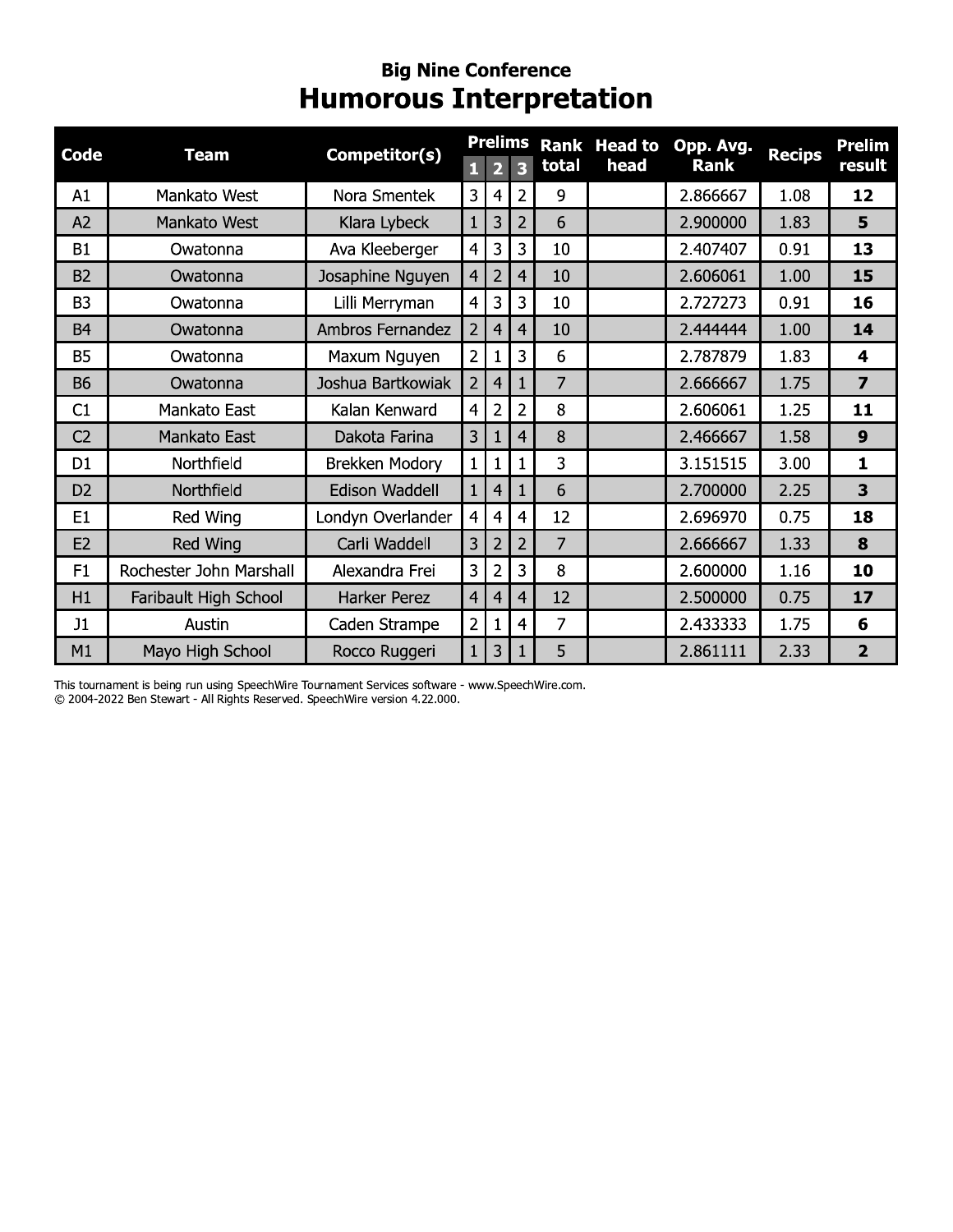# Big Nine Conference<br>Informative Speaking

| <b>Code</b>    | <b>Team</b>             | Competitor(s)          |                | <b>Prelims</b> |   |                | <b>Rank Head to</b> | Opp. Avg. | <b>Recips</b> | <b>Prelim</b>  |
|----------------|-------------------------|------------------------|----------------|----------------|---|----------------|---------------------|-----------|---------------|----------------|
|                |                         |                        | П              |                | B | total          | head                | Rank      |               | result         |
| A1             | Mankato West            | Addi Lawrence          | $\overline{2}$ | 3              |   | 6              |                     | 2.909091  | 1.83          | 4              |
| A2             | Mankato West            | Gianna Aloisio         | $\mathbf{1}$   | 1              |   | 3              |                     | 2.740741  | 3.00          | 1              |
| <b>B1</b>      | Owatonna                | Zoey Klesh             | $\overline{4}$ | $\overline{2}$ | 3 | 9              |                     | 2.555556  | 1.08          | 8              |
| D <sub>1</sub> | Northfield              | Svea Morrell           | $\mathbf{1}$   | 1              | 2 | $\overline{4}$ |                     | 2.848485  | 2.50          | 2 <sup>1</sup> |
| E1             | Red Wing                | Sabrina Cook           | $\overline{4}$ | 4              | 2 | 10             |                     | 2.466667  | 1.00          | 10             |
| E <sub>3</sub> | Red Wing                | Miriam Jackson         | 3              | 4              | 4 | 11             |                     | 2.222222  | 0.83          | 11             |
| F1             | Rochester John Marshall | Sarah Lemaster         | $\overline{2}$ | $\overline{2}$ | 4 | 8              | 6                   | 2.818182  | 1.25          | 6              |
| H1             | Faribault High School   | <b>Chandler Apling</b> | 3              | 4              | 4 | 11             |                     | 2.266667  | 0.83          | 12             |
| H <sub>3</sub> | Faribault High School   | Samantha Espinoza      | $\overline{4}$ | 3              | 4 | 11             |                     | 2.545455  | 0.83          | 13             |
| J1             | Austin                  | Afi Adjowui            | $\overline{4}$ | 4              | 2 | 10             |                     | 2.393939  | 1.00          | 9              |
| M1             | Mayo High School        | Rebecca Sladowski      | $\mathbf{1}$   | 3              | 3 | 7              |                     | 2.766667  | 1.66          | 5              |
| M2             | Mayo High School        | Claire Nelson          | 3              | $\overline{2}$ | 3 | 8              | 7                   | 2.484848  | 1.16          | 7              |
| M3             | Mayo High School        | Gabriella Schimnich    | $\overline{2}$ | 1              |   | 4              |                     | 3.111111  | 2.50          | 3              |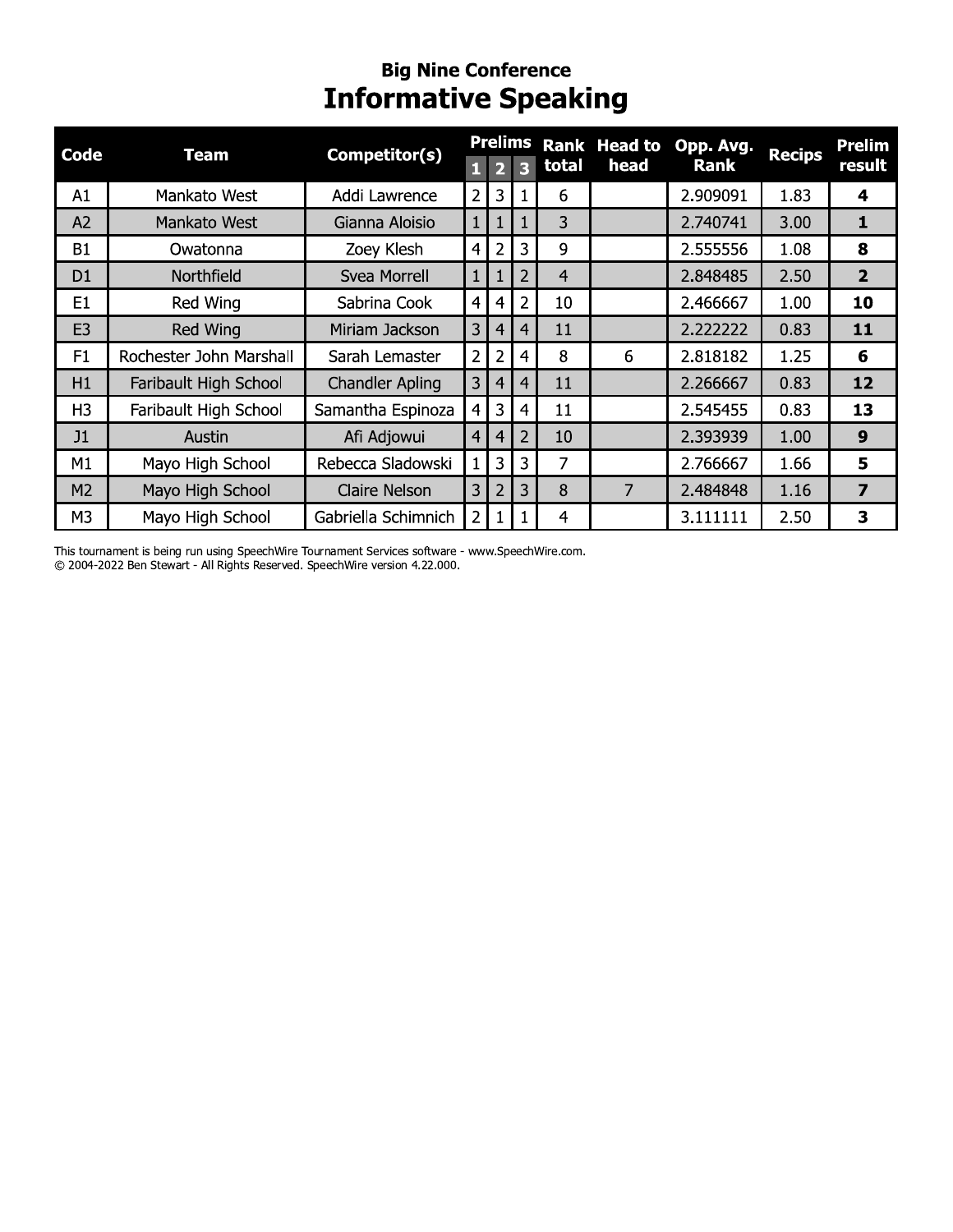#### **Big Nine Conrerence** Original Oratory

| <b>Code</b>    | <b>Team</b>             | Competitor(s)    | 1 <sup>1</sup> | $\overline{2}$  | <b>Prelims</b><br>$\overline{\mathbf{3}}$ | total          | <b>Rank Head to</b><br>head | Opp. Avg.<br><b>Rank</b> | <b>Recips</b> | <b>Prelim</b><br>result |
|----------------|-------------------------|------------------|----------------|-----------------|-------------------------------------------|----------------|-----------------------------|--------------------------|---------------|-------------------------|
| A1             | Mankato West            | Lila Madison     | 6 <sup>1</sup> | 5               | $\overline{4}$                            | 15             |                             | 3.622222                 | 0.61          | 16                      |
| A2             | Mankato West            | Ryan Berlin      | 2 <sup>1</sup> | $\mathbf{1}$    | $\overline{2}$                            | 5              | $\overline{2}$              | 3.711111                 | 2.00          | 2 <sup>1</sup>          |
| A <sub>3</sub> | Mankato West            | Lalayna Jones    | 5 <sup>1</sup> | $\overline{2}$  | $\overline{4}$                            | 11             |                             | 3.200000                 | 0.95          | 9                       |
| <b>B1</b>      | Owatonna                | Jace Forcelle    | 2 <sup>1</sup> | 3               | 5                                         | 10             |                             | 3.666667                 | 1.03          | 8                       |
| <b>B2</b>      | Owatonna                | Dakota Kath      | 3 <sup>1</sup> | $\mathbf{1}$    | $\overline{2}$                            | 6              |                             | 3.866667                 | 1.83          | $\overline{\mathbf{4}}$ |
| <b>B3</b>      | Owatonna                | Hailey Kjersten  | 1 <sup>1</sup> | $\mathbf{1}$    | $\mathbf{1}$                              | $\overline{3}$ |                             | 3.755556                 | 3.00          | $\mathbf{1}$            |
| <b>B4</b>      | Owatonna                | Silas Klug       | 5 <sup>1</sup> | $\overline{4}$  | 6                                         | 15             |                             | 3.044444                 | 0.61          | 14                      |
| D <sub>1</sub> | Northfield              | Liliana Wood     | 3              | 6               | $6\phantom{1}$                            | 15             |                             | 3.288889                 | 0.65          | 15                      |
| E <sub>1</sub> | Red Wing                | Donovin Dinsmore | 6 <sup>1</sup> | $6\phantom{1}6$ | $6\phantom{1}6$                           | 18             |                             | 3.133333                 | 0.48          | 18                      |
| F1             | Rochester John Marshall | Harshdeep Kaur   | $1\vert$       | $\overline{2}$  | $\overline{2}$                            | 5              | 3                           | 3.644444                 | 2.00          | 3                       |
| F <sub>2</sub> | Rochester John Marshall | Shukri Dahir     | $\mathbf{1}$   | $\overline{4}$  | $\mathbf{1}$                              | 6              |                             | 3.933333                 | 2.25          | 6                       |
| F <sub>4</sub> | Rochester John Marshall | Radhika Damle    | 3 <sup>1</sup> | $\overline{2}$  | $\mathbf{1}$                              | 6              |                             | 3.888889                 | 1.83          | 5                       |
| H1             | Faribault High School   | Lauren Meier     | 4 <sup>1</sup> | 3               | 5                                         | 12             |                             | 3.577778                 | 0.78          | 12                      |
| H <sub>2</sub> | Faribault High School   | Stacie Petricka  | 2 <sup>1</sup> | 3               | 3                                         | 8              |                             | 3.355556                 | 1.16          | $\overline{ }$          |
| L1             | Rochester Century       | Anousha Mozammel | 4 <sup>1</sup> | 5               | $\overline{3}$                            | 12             |                             | 3.511111                 | 0.78          | 11                      |
| M1             | Mayo High School        | Jorja Wodziak    | 4              | 5               | $\overline{3}$                            | 12             |                             | 3.200000                 | 0.78          | 10                      |
| M <sub>2</sub> | Mayo High School        | Alessia Rossi    | 6              | $\overline{4}$  | $\overline{4}$                            | 14             |                             | 2.955556                 | 0.66          | 13                      |
| M <sub>3</sub> | Mayo High School        | Laaibah Sajjad   | 5 <sup>1</sup> | 6               | 5                                         | 16             |                             | 3.644444                 | 0.56          | 17                      |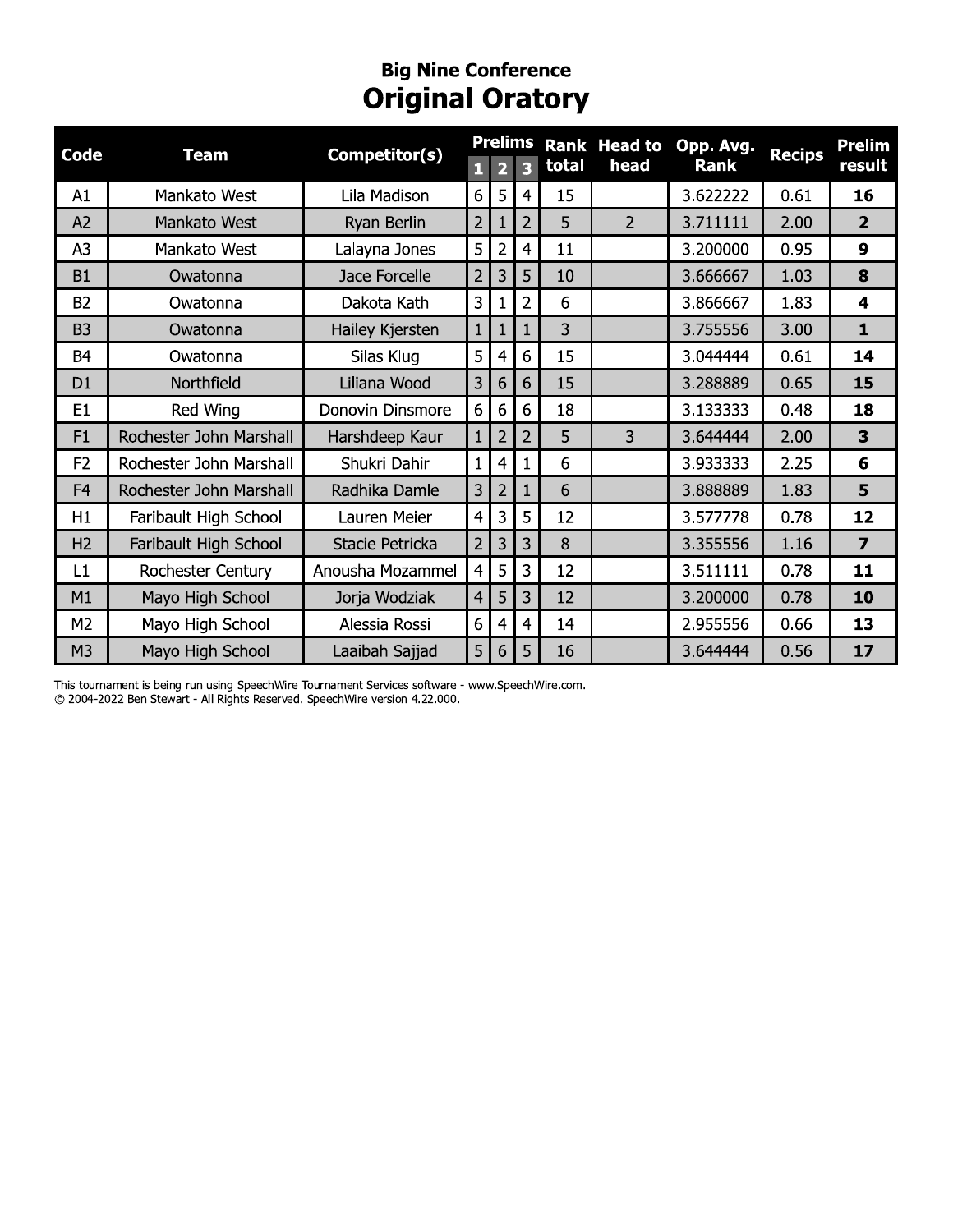## **Big Nine Conference**<br>**Poetry Reading**

| <b>Code</b>    |                         | Competitor(s)         |                |                |   |                |      | Prelims Rank Head to Opp. Avg. | <b>Recips</b> | <b>Prelim</b>           |
|----------------|-------------------------|-----------------------|----------------|----------------|---|----------------|------|--------------------------------|---------------|-------------------------|
|                | <b>Team</b>             |                       | П              |                | R | total          | head | <b>Rank</b>                    |               | result                  |
| B1             | Owatonna                | Shila Vang            | 4              | 5              | 5 | 14             |      | 2.805556                       | 0.65          | 9                       |
| E1             | Red Wing                | <b>Emory Tift</b>     | 5              | 3              | 3 | 11             | 7    | 2.611111                       | 0.86          | $\overline{\mathbf{z}}$ |
| E2             | Red Wing                | Casey Ward            | 5              | 5              | 5 | 15             |      | 2.722222                       | 0.60          | 10                      |
| F1             | Rochester John Marshall | Manasa Yerriboyina    | $\overline{2}$ | $\overline{2}$ |   | 5              | 3    | 3.111111                       | 2.00          | 3                       |
| F2             | Rochester John Marshall | Odile Djom Kenmogne   |                | $\overline{2}$ | 2 | 5              | 2    | 3.111111                       | 2.00          | $\overline{2}$          |
| F <sub>3</sub> | Rochester John Marshall | Hawweraa Negassa      | $\overline{2}$ |                |   | $\overline{4}$ |      | 3.527778                       | 2.50          |                         |
| F <sub>4</sub> | Rochester John Marshall | <b>Emmanuel Omole</b> | 3              | 4              | 4 | 11             | 8    | 3.166667                       | 0.83          | 8                       |
| K1             | Albert Lea High School  | Courtney Oakland      | $\overline{4}$ | 3              | 3 | 10             |      | 2.694444                       | 0.91          | 6                       |
| L1             | Rochester Century       | Zoe Strissel          | $\mathbf{1}$   | 4              | 4 | 9              |      | 3.111111                       | 1.50          | 5                       |
| M1             | Mayo High School        | Rhys Van Ert          | 3              |                | 2 | 6              |      | 3.138889                       | 1.83          | $\boldsymbol{4}$        |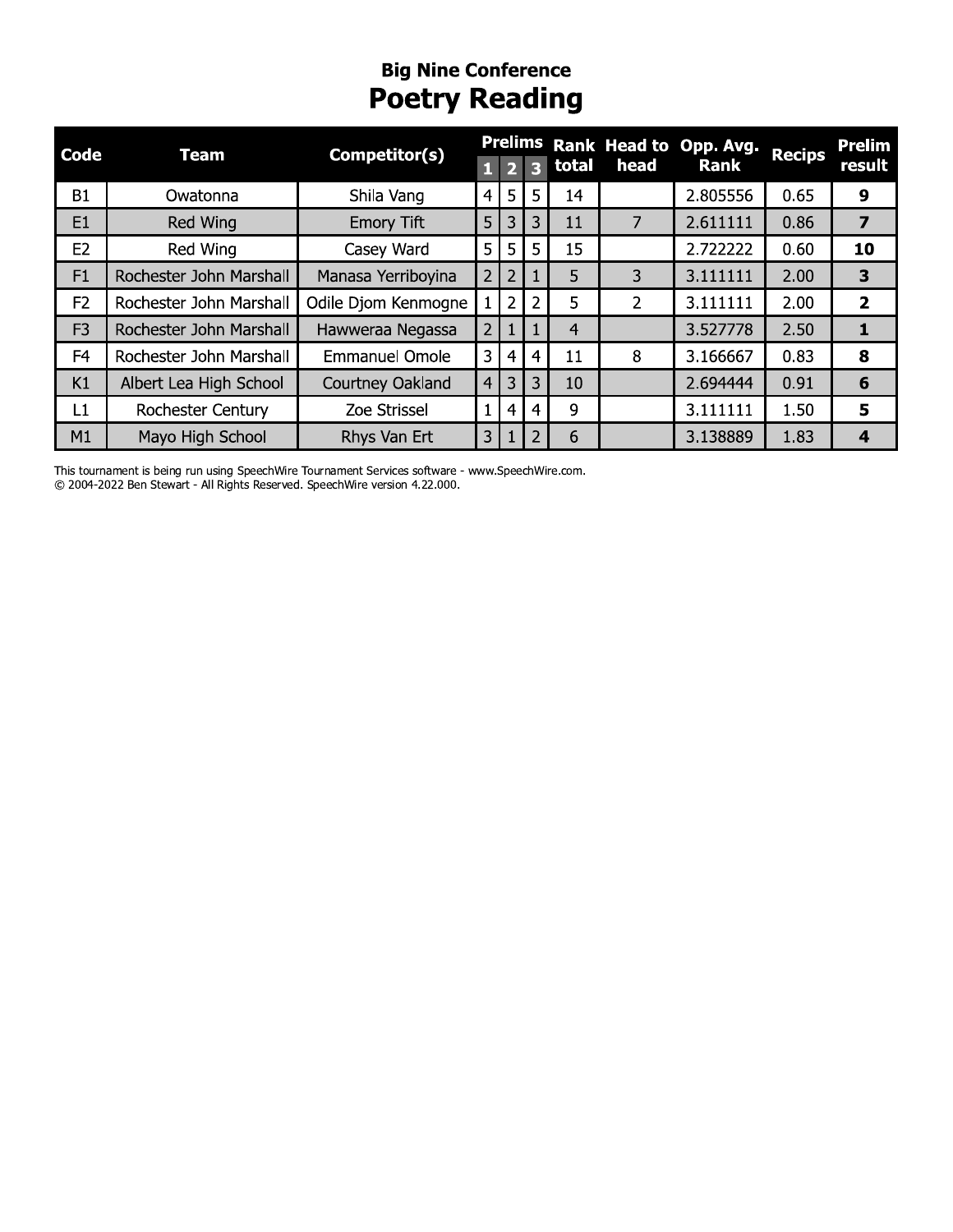## **Big Nine Conference**<br>**Prose Reading**

| <b>Code</b>    | <b>Team</b>             | Competitor(s)         | <b>Prelims</b> |                |                |                |      | Rank Head to Opp. Avg. | <b>Recips</b> | <b>Prelim</b>           |
|----------------|-------------------------|-----------------------|----------------|----------------|----------------|----------------|------|------------------------|---------------|-------------------------|
|                |                         |                       | 1              | 2              | 3              | total          | head | <b>Rank</b>            |               | result                  |
| A1             | Mankato West            | Melisandra McLaughlin | $\overline{2}$ | $\mathbf{1}$   | 2              | 5              |      | 3.833333               | 2.00          | $\overline{\mathbf{4}}$ |
| <b>B1</b>      | Owatonna                | <b>Ida Anderson</b>   | 3              |                |                | 5              |      | 3.111111               | 2.33          | 3                       |
| <b>B2</b>      | Owatonna                | Olivia Zaccaria       | 5              | 5              | 4              | 14             |      | 2.722222               | 0.65          | 14                      |
| B <sub>3</sub> | Owatonna                | Ava Kjersten          | $\mathbf{1}$   |                | $\overline{2}$ | $\overline{4}$ |      | 3.083333               | 2.50          | $\mathbf{1}$            |
| <b>B4</b>      | Owatonna                | Kaylee Smith          | 4              | 3              | 3              | 10             | 9    | 2.694444               | 0.91          | 9                       |
| <b>B5</b>      | Owatonna                | Cece Stauffer         | 5              | 5              | 5              | 15             |      | 2.805556               | 0.60          | 15                      |
| C1             | Mankato East            | Elijah Perry          | $\overline{4}$ | $\overline{2}$ | 3              | 9              |      | 2.972222               | 1.08          | 8                       |
| C <sub>3</sub> | Mankato East            | Maggy Rusche          | $\mathbf{1}$   | $\overline{2}$ | 5              | 8              |      | 3.111111               | 1.70          | $\overline{\mathbf{z}}$ |
| D <sub>1</sub> | Northfield              | Connor Percy          | 3              | $\overline{2}$ |                | 6              |      | 3.250000               | 1.83          | 5                       |
| E <sub>1</sub> | Red Wing                | <b>Bella Paradis</b>  | $\overline{4}$ | 4              | 5              | 13             |      | 2.944444               | 0.70          | 13                      |
| E <sub>2</sub> | Red Wing                | Cole Marks            | $\mathbf{1}$   | 3              |                | 5              |      | 2.916667               | 2.33          | $\overline{2}$          |
| E <sub>3</sub> | Red Wing                | Addison Hoppman       | 5              | $\overline{4}$ | 3              | 12             | 11   | 2.888889               | 0.78          | 11                      |
| F1             | Rochester John Marshall | Jeremy Gamboa         | 2              | 3              | 2              | 7              |      | 3.138889               | 1.33          | 6                       |
| K1             | Albert Lea High School  | Erika Saindon         | $\overline{2}$ | 4              | 4              | 10             | 10   | 2.444444               | 1.00          | 10                      |
| L2             | Rochester Century       | KeiraTollefson        | 3              | 5              | 4              | 12             | 12   | 3.083333               | 0.78          | 12                      |